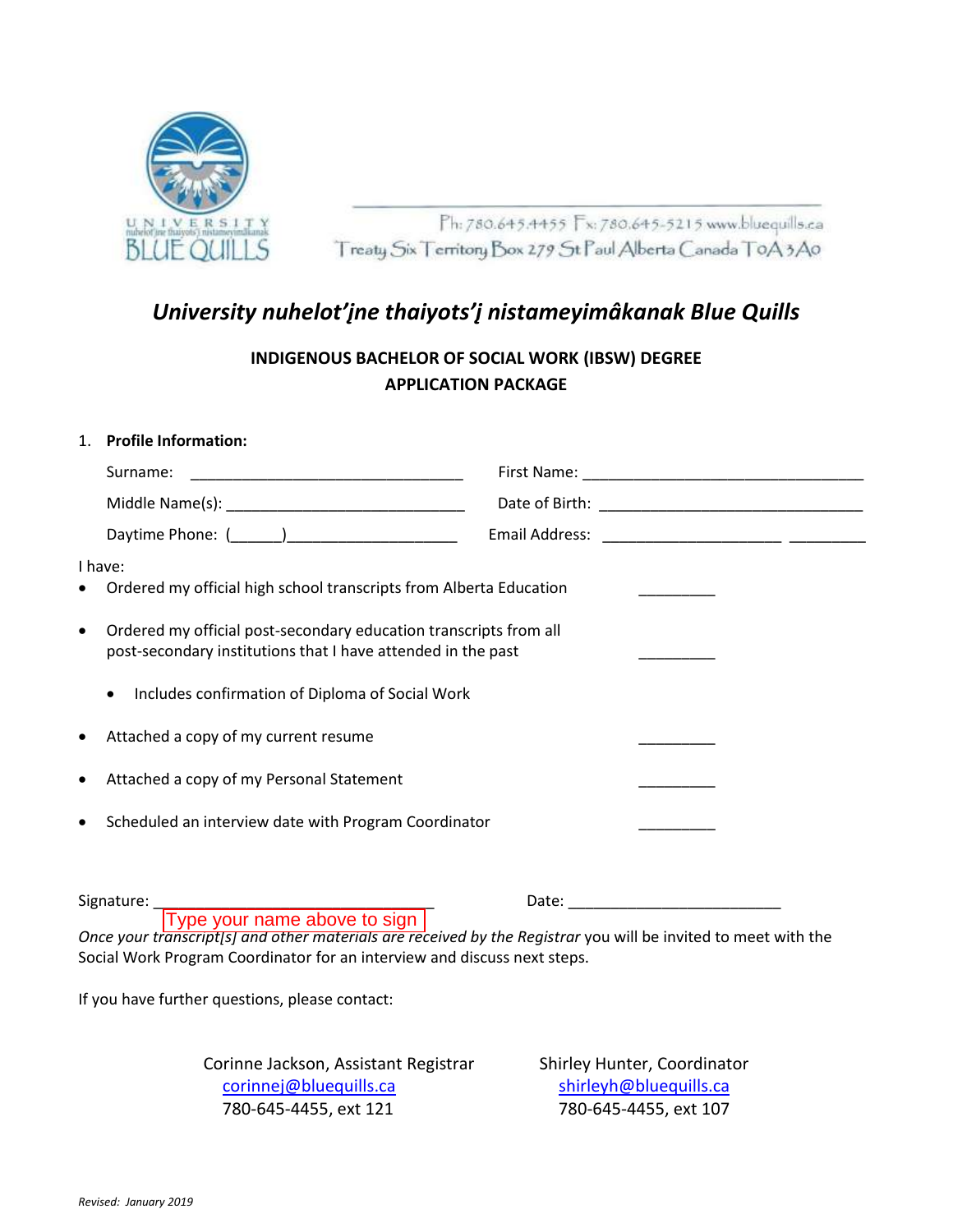### **Indigenous Bachelor of Social Work (IBSW) Degree**

### **PERSONAL STATEMENT GUIDELINES**

By completing your Personal Statement you will be provided with an opportunity to explore and describe how your prior life experiences have encouraged you to consider embarking upon an educational journey which is founded upon Indigenous knowledge systems.

Please respond to each of the following questions in paragraph format (double spaced word-processed responses are preferred):

- 1. Please describe the factors in your life which have inspired you to pursue a career in social work.
- 2. Please describe the motivation for your desire to complete a social work education program that possesses an Indigenous philosophical foundation.
- 3. Please identify and describe those skills and experiences that you believe indicate your personal suitability to the field of social work.
- 4. Leading a healthy lifestyle is an essential requirement for maximizing the benefits of all learning activities. Please describe your plans for attending to the following elements of your life in a healthy manner throughout the duration of your social work education journey.
	- Family and Community Responsibilities
	- Emotional and Physical Health
	- Academic Responsibilities
	- Financial Considerations Related to the Student Lifestyle
	- Potential Life Challenges
- 5. In one to two paragraphs please describe your knowledge of Indigenous cultures and those social issues that currently face Indigenous peoples in Canada.
- 6. Given the 94 recommendations put forward by the Truth & Reconciliation Commission, where do you see your involvement in addressing any of them. Describe how you believe you can make a difference in restoring health to Indigenous individuals, families, and communities.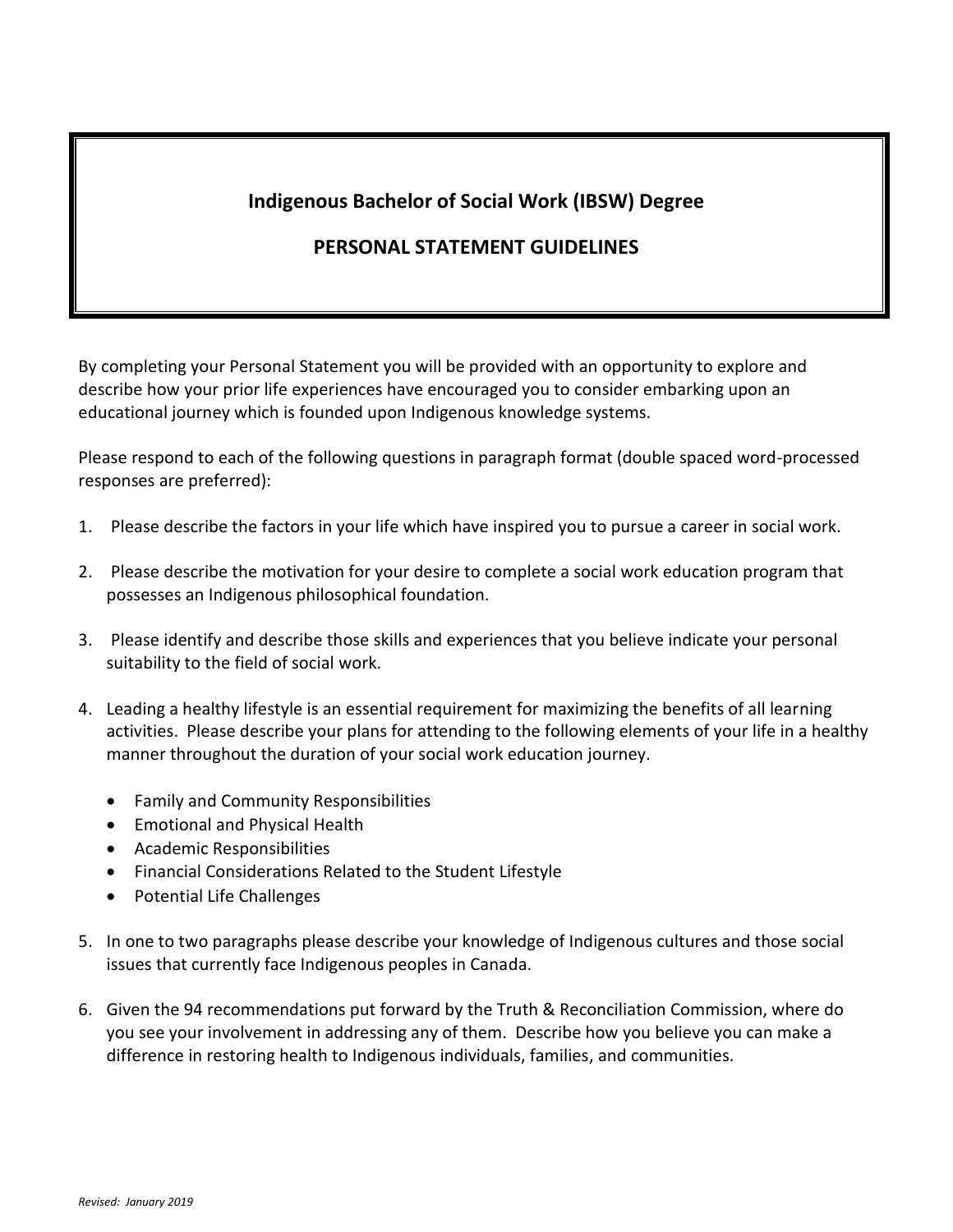### **Application Package – Confirmation of Reference Requests**

I have provided the following three individuals with a copy of the UnBQ Reference Form and they have agreed to send the completed form to the attention of the Registrar at University nuhelot'įne thaiyots'į nistameyimâkanak Blue Quills by mail or fax.

Mail: Registrar University nuhelot'įne thaiyots'į nistameyimâkanak Blue Quills Box 279, St. Paul, AB T0A 3A0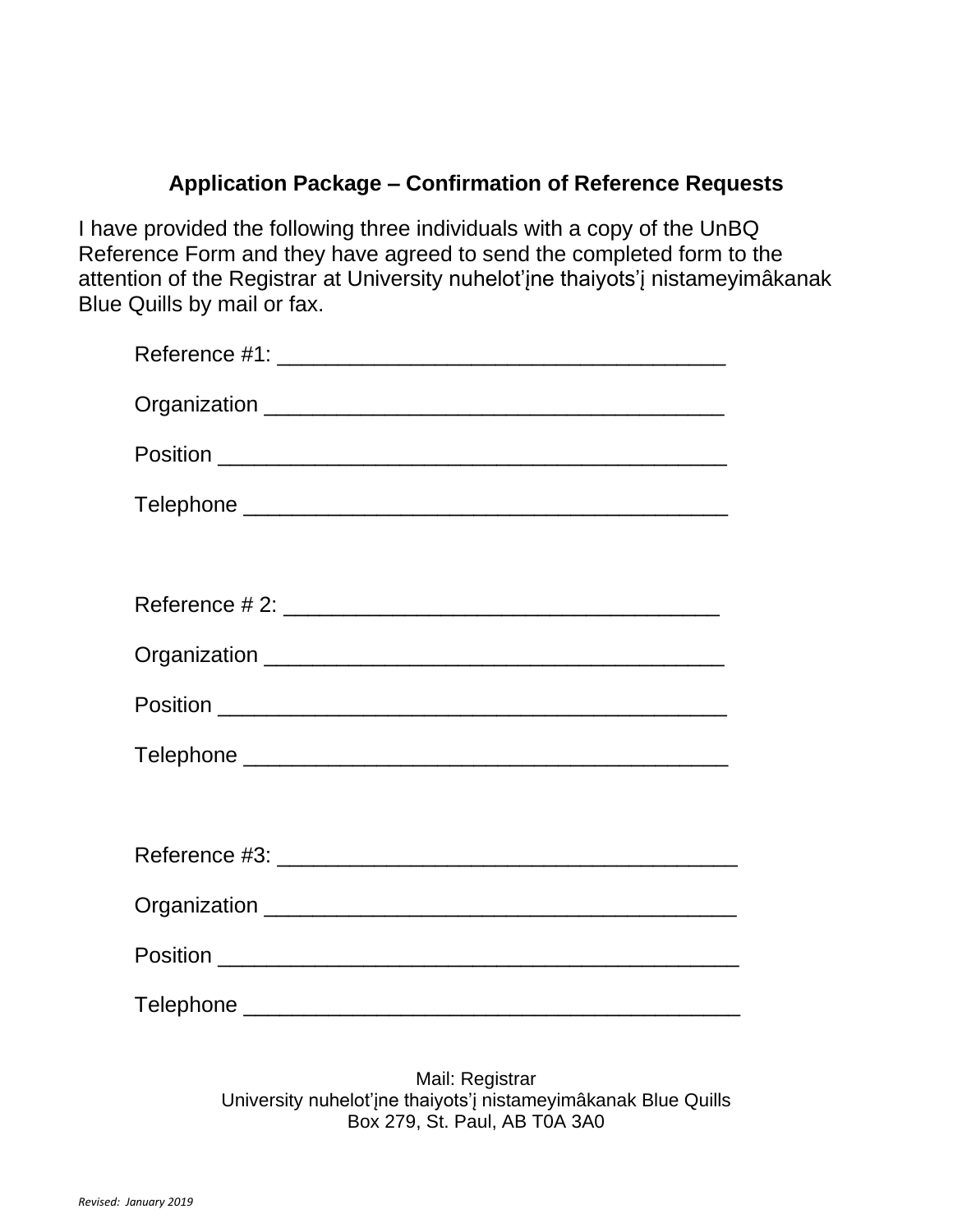## **Declaration of the Council of Elders for the FNAHEC\* Indigenous Social Work Program**

# **Our Vision: Communities Living in a Sacred Manner**

We, as the Indigenous peoples of this land, have a fundamental responsibility to maintain balanced and harmonious relationships with all forms of life;

We hold in reverence all that Mother Earth has given us;

We recognize that our sacred knowledge is carried in our languages, our ceremonies and the gifts of Creation;

We possess a fundamental right to meet our sacred responsibility of raising our children in a manner so that they will fulfill *their* sacred responsibility of conducting their lives in a harmonious manner;

We recognize that we have a responsibility to protect tribal protocols that are used in the transfer of sacred knowledge;

We recognize that our sacred ways ensure our survival; and

We recognize that the survival of the collective is critical to ensuring that individuals are able to fulfill their sacred responsibilities and thus achieve a state of personal well-being.

Therefore, we agree and commit ourselves as Elders and members of our Nations to respectfully work together to fulfill our fundamental responsibility to:

#### **Ensure that our sacred ways are sustained through:**

- Speaking our languages;
- Conducting our ceremonies; and
- Living in good relationship with our families, clans, tribes, and all of Creation.

The Council of Elders is a body that possesses the authority to protect the sacred ways of our people. This authority has been transferred through the generations and honors sacred ways of knowing. The mandate of the Council of Elders is to ensure that the FNAHEC Indigenous Social Work Program graduates people who will practice social work in a manner true to our sacredness.

\*the Indigenous Social Work Program has been collaboratively developed by members of the First Nations Adult and Higher Education Consortium.